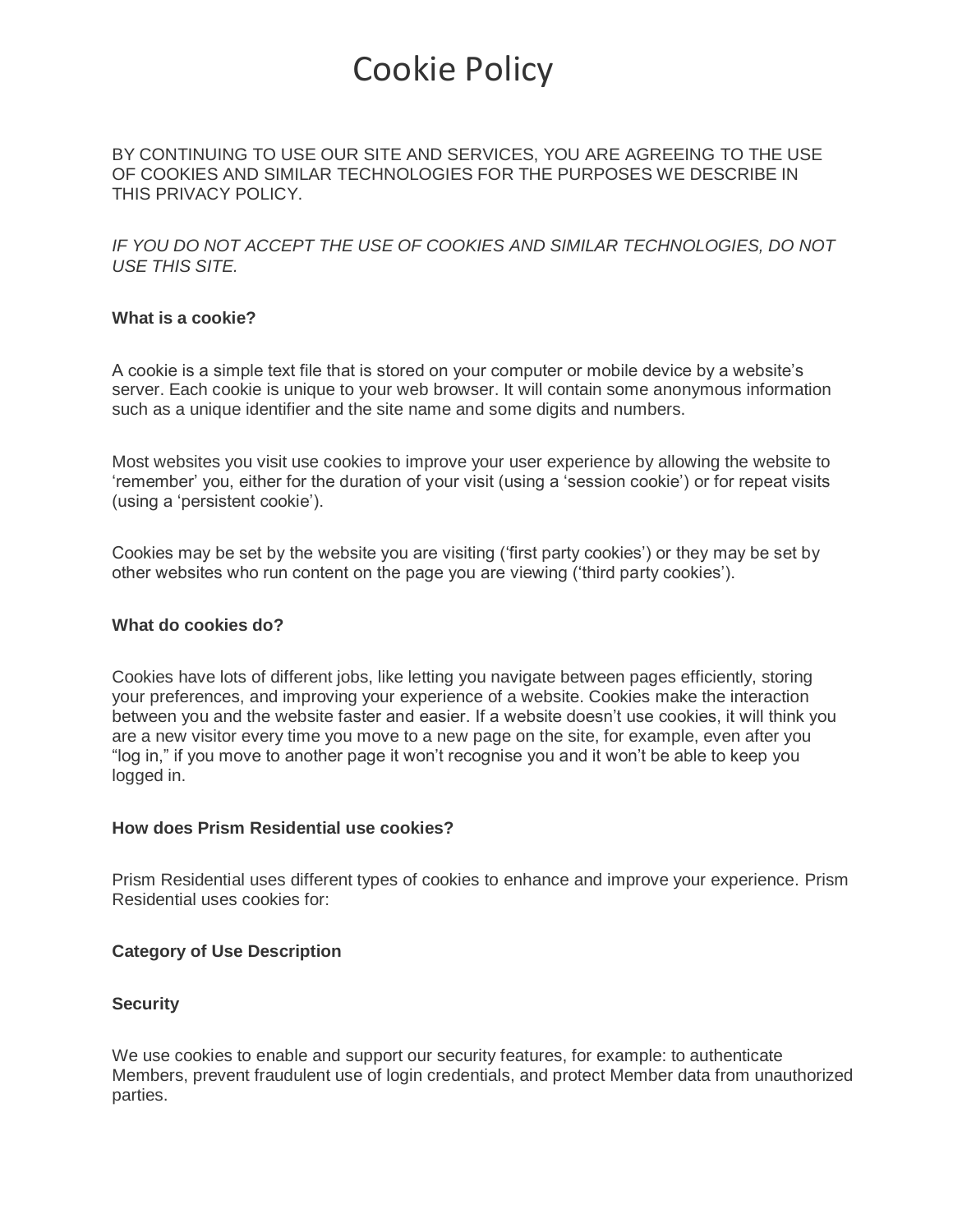# Cookie Policy

## **Preferences**

When you are signed in to your account, cookies help us display the correct information and personalize your experience, by providing you with features, insights, and customized content. They can also help you fill out forms more easily, e.g., Contact forms.

Loss of the information stored in a preference cookie may make the Site experience less functional, but should not prevent it from working.

## **Session State**

We collect information about how our Users and Members use and interact with the Site. This may include the pages Members visit most often and when and where Members get error messages. We use these "session state cookies" to help us improve our Site and Services.

Blocking or deleting these cookies will not prevent the Site from working.

## **Analytics**

These cookies help us learn how our Site performs in different locations. We use cookies to understand and improve our Services and features.

### **What third-party cookies does Prism Residential use?**

Trusted partners like MailChimp, Facebook Pixel, Linkedin Pixel, Match2one and analytics companies like Google Analytics may also place cookies on your device. Please read our partners' privacy policies (linked below) to ensure that you're comfortable with how they use cookies. We've also provided links to opt out of their services if you'd like.

[Match2One](https://www.match2one.com/cookie-policy/)

[Facebook](https://www.facebook.com/policy/cookies/) 

**[Mailchimp](https://mailchimp.com/legal/cookies/)** 

[Google Analytics](https://developers.google.com/analytics/devguides/collection/analyticsjs/cookie-usage) 

[Google Analytics Opt-Out](https://tools.google.com/dlpage/gaoptout)